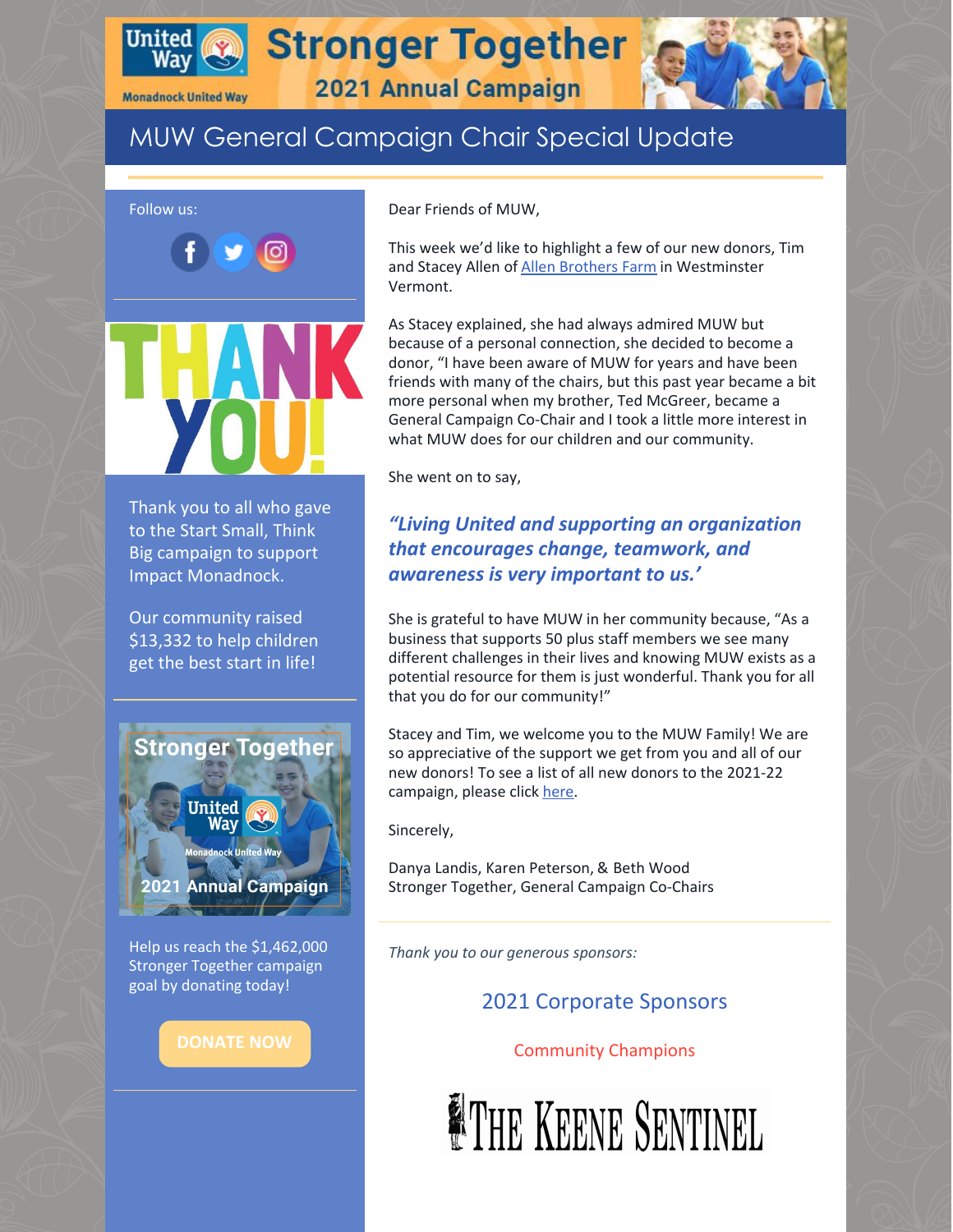

You are now able to look up past issues of this newsletter!

Click [here](https://www.muw.org/2021-newsletters) to see prior issues from 2021!

Monadnock United Way PACESETTER DEDICATED.IMPACTFUL.INSPIRING

A big "thank you" to our Pacesetters! Their campaigns help MUW get a jump-start on our new annual campaign.

- **C&S Wholesale Grocers**
- **Hamshaw Lumber**
- **The Winchester Learning Center**

#### **PLEASE NOTE:**

With the importance of social distancing, we are limiting the number of hours that our staff come into the office to process gifts received via US Mail. We are asking donors to use our safe, secure **[donation](https://app.mobilecause.com/f/1x8m/n?reset=1&%253Bid=1&vid=jw0bb) portal** whenever possible. However, we gratefully accept checks from anyone who prefers to donate in that manner and we will ensure that they are processed in a timely manner.



#### Community Booster